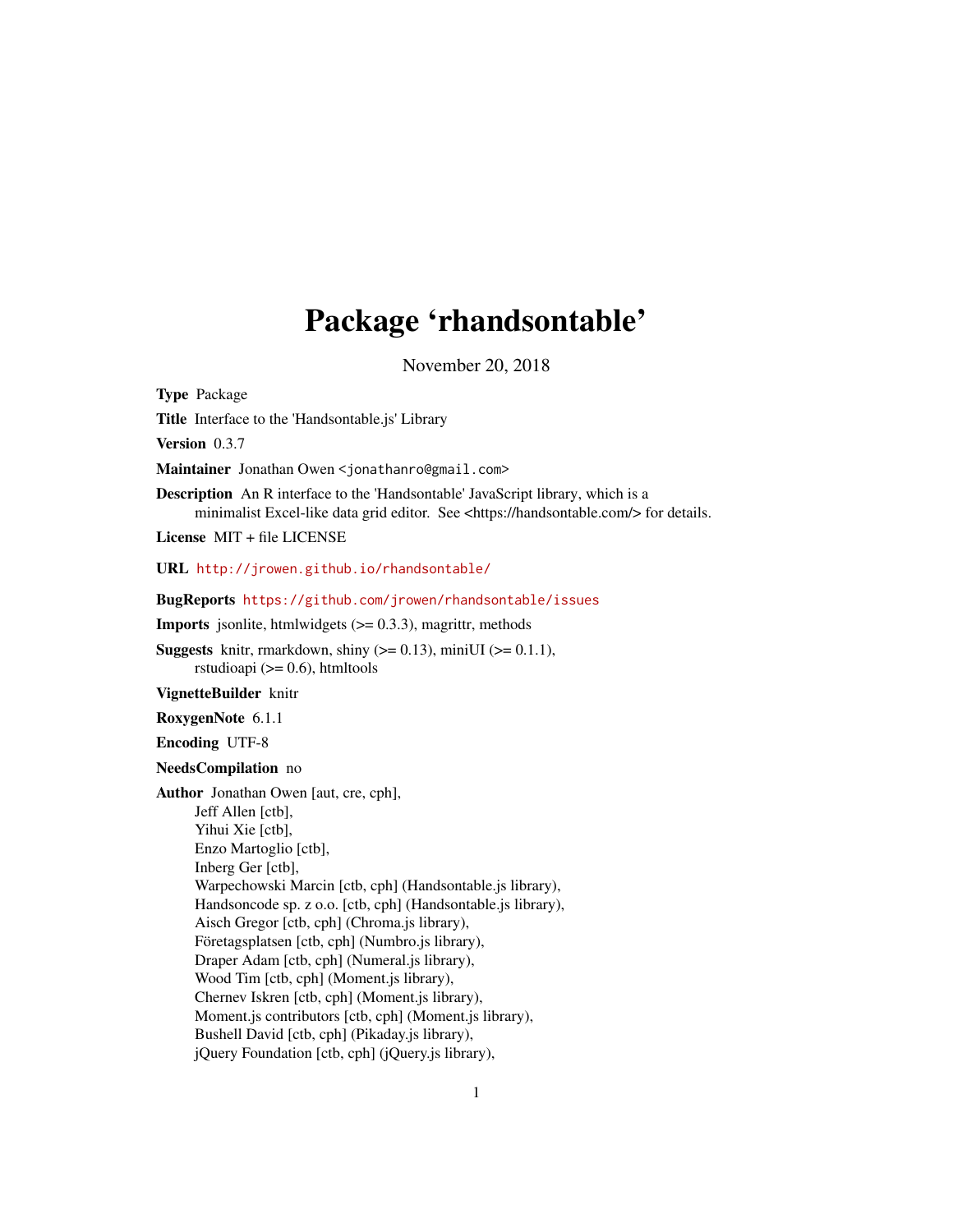<span id="page-1-0"></span>Splunk Inc [ctb, cph] (Sparkline.js library), Russell Kent [ctb, cph] (Sparkline.js library), Rohan Jon [ctb, cph] (ZeroClipboard library), Greene James [ctb, cph] (ZeroClipboard library)

## Repository CRAN

Date/Publication 2018-11-20 05:50:03 UTC

## R topics documented:

|                                                                                                                      | $\overline{2}$ |
|----------------------------------------------------------------------------------------------------------------------|----------------|
|                                                                                                                      | 3              |
|                                                                                                                      | 3              |
|                                                                                                                      | $\overline{4}$ |
|                                                                                                                      | 5              |
| $hot\_context\_menu \dots \dots \dots \dots \dots \dots \dots \dots \dots \dots \dots \dots \dots \dots \dots \dots$ | 6              |
|                                                                                                                      | 7              |
|                                                                                                                      | 8              |
|                                                                                                                      | 9              |
|                                                                                                                      | -9             |
|                                                                                                                      |                |
|                                                                                                                      |                |
|                                                                                                                      |                |
|                                                                                                                      |                |
|                                                                                                                      | -13            |
|                                                                                                                      | - 14           |
|                                                                                                                      |                |
|                                                                                                                      |                |

#### **Index** [15](#page-14-0)

rhandsontable-package *rhandsontable*

## Description

R interface for creating tables using Handsontable, urlhttp://http://handsontable.com/

## Details

For full documentation on the package, visit <http://jrowen.github.io/rhandsontable/>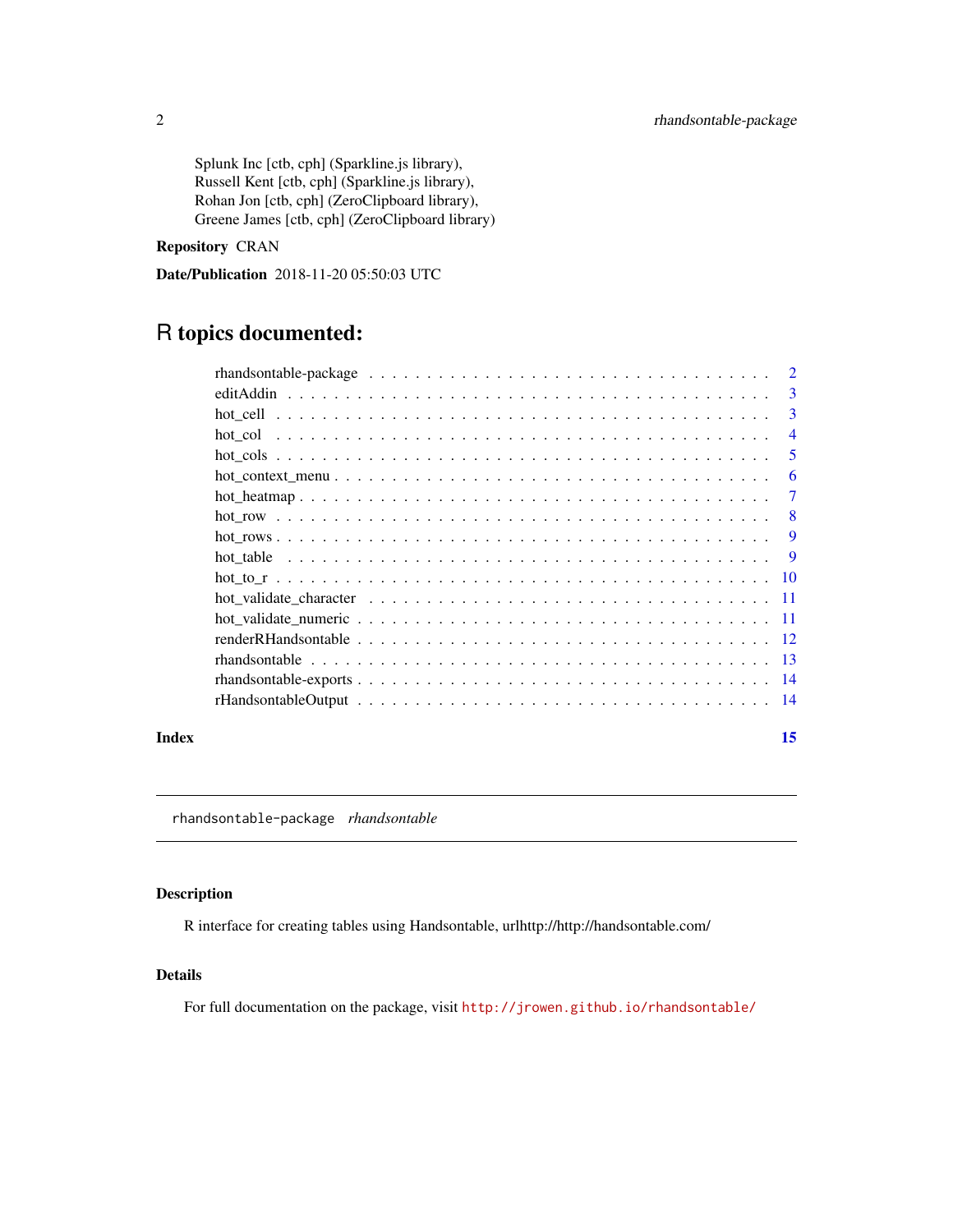<span id="page-2-0"></span>

#### Description

Interactively edit a data.frame or data.table. The resulting code will be emitted as a call to reload the data from a temp RDS file.

## Usage

editAddin()

#### Details

This addin can be used to interactively edit. The intended way to use this is as follows:

1. Highlight a symbol naming a data.frame or data.table in your R session, e.g. mtcars. 2. Execute this addin, to interactively edit it.

When you're done, the code performing this operation will be emitted at the cursor position.

This function borrows heavily from [https://github.com/rstudio/addinexamples/blob/master/R/subsetAddin.R](#page-0-0)

<span id="page-2-1"></span>hot\_cell *Handsontable widget*

## Description

Configure single cell. See [Handsontable.js](http://handsontable.com) for details.

#### Usage

```
hot_cell(hot, row, col, comment = NULL, readOnly = NULL)
```
## Arguments

| hot      | rhandsontable object              |
|----------|-----------------------------------|
| row      | numeric row index                 |
| col      | column name or index              |
| comment  | character comment to add to cell  |
| readOnly | logical making the cell read-only |

#### See Also

[hot\\_cols](#page-4-1), [hot\\_rows](#page-8-1)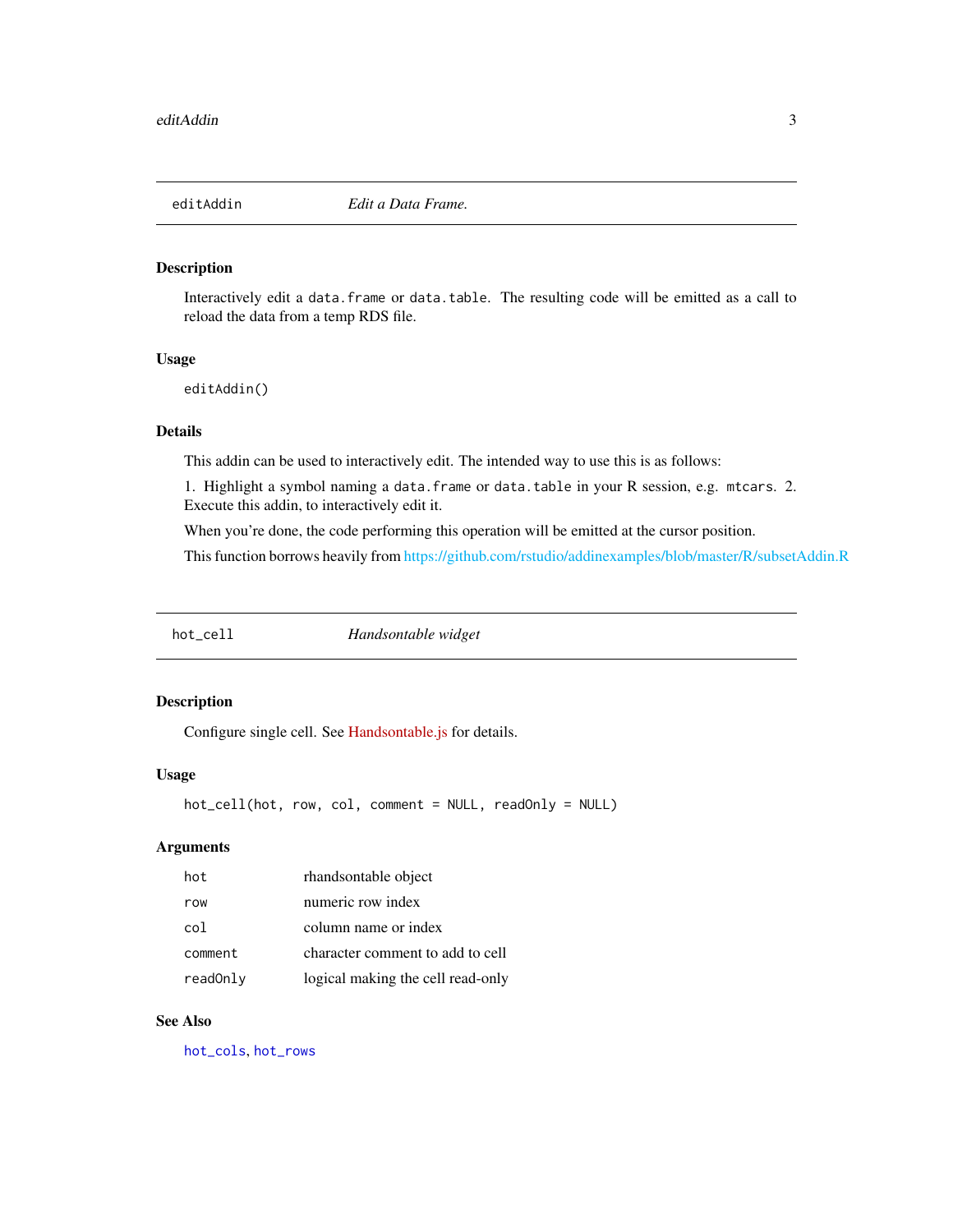## Examples

```
library(rhandsontable)
DF = data. frame(val = 1:10, bool = TRUE, big = LETTERS[1:10],
               small = letters[1:10],dt = seq(from = Sys.Date(), by = "days", length.out = 10),stringsAsFactors = FALSE)
rhandsontable(DF) %>%
  hot_cell(1, 1, comment = "Test comment") %>%
  hot\_cell(2, 3, readOnly = TRUE)
```
<span id="page-3-1"></span>

hot\_col *Handsontable widget*

## Description

Configure single column.

## Usage

```
hot_col(hot, col, type = NULL, format = NULL, source = NULL,
  strict = NULL, readOnly = NULL, validator = NULL,
  allowInvalid = NULL, halign = NULL, valign = NULL,
  renderer = NULL, copyable = NULL, dateFormat = NULL,
  default = NULL, language = NULL, ...)
```
## Arguments

| hot          | rhandsontable object                                                                                                                                                     |
|--------------|--------------------------------------------------------------------------------------------------------------------------------------------------------------------------|
| col          | vector of column names or indices                                                                                                                                        |
| type         | character specify the data type. Options include: numeric, date, checkbox, se-<br>lect, dropdown, autocomplete, password, and handsontable (not implemented<br>yet)      |
| format       | characer specifying column format. See Cell Types at Handsontable.js for the<br>formatting options for each data type. Numeric columns are formatted using<br>Numbro.js. |
| source       | a vector of choices for select, dropdown and autocomplete column types                                                                                                   |
| strict       | logical specifying whether values not in the source vector will be accepted                                                                                              |
| readOnly     | logical making the column read-only                                                                                                                                      |
| validator    | character defining a Javascript function to be used to validate user input. See<br>hot_validate_numeric and hot_validate_character for pre-build valida-<br>tors.        |
| allowInvalid | logical specifying whether invalid data will be accepted. Invalid data cells will<br>be color red.                                                                       |

<span id="page-3-0"></span>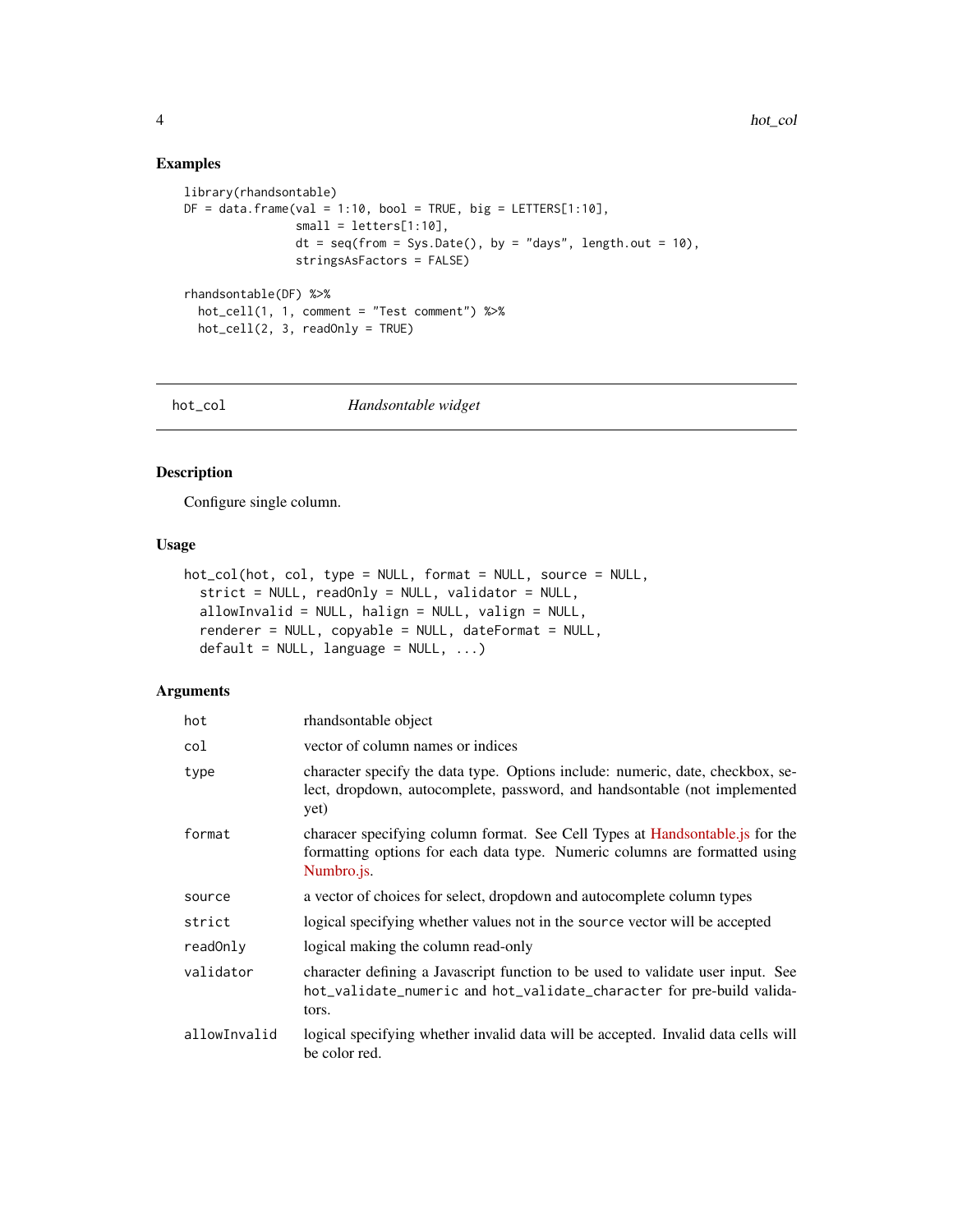<span id="page-4-0"></span>hot\_cols 5

| halign     | character defining the horizontal alignment. Possible values are htLeft, htCenter,<br>ht Right and ht Justify                   |
|------------|---------------------------------------------------------------------------------------------------------------------------------|
| valign     | character defining the vertical alignment. Possible values are htTop, htMiddle,<br>htBottom                                     |
| renderer   | character defining a Javascript function to be used to format column cells. Can<br>be used to implement conditional formatting. |
| copyable   | logical defining whether data in a cell can be copied using $Ctrl + C$                                                          |
| dateFormat | character defining the date format. See Moment is for details.                                                                  |
| default    | default column value for new rows (NA if not specified; shiny only)                                                             |
| language   | locale passed to Numbro.js; default is 'en-US'.                                                                                 |
| $\ddotsc$  | passed to handsontable                                                                                                          |

## See Also

[hot\\_cols](#page-4-1), [hot\\_rows](#page-8-1), [hot\\_cell](#page-2-1)

#### Examples

```
library(rhandsontable)
DF = data. frame(val = 1:10, bool = TRUE, big = LETTERS[1:10],
                small = letters[1:10],
                dt = seq(from = Sys.Date(), by = "days", length.out = 10),stringsAsFactors = FALSE)
rhandsontable(DF, rowHeaders = NULL) %>%
 hot_col(col = "big", type = "dropdown", source = LETTERS) %>%
 hot_col(col = "small", type = "autocomplete", source = letters,
         strict = FALSE)
```
<span id="page-4-1"></span>hot\_cols *Handsontable widget*

## Description

Configure multiple columns.

```
hot_cols(hot, colWidths = NULL, columnSorting = NULL,
 manualColumnMove = NULL, manualColumnResize = NULL,
  fixedColumnsLeft = NULL, ...)
```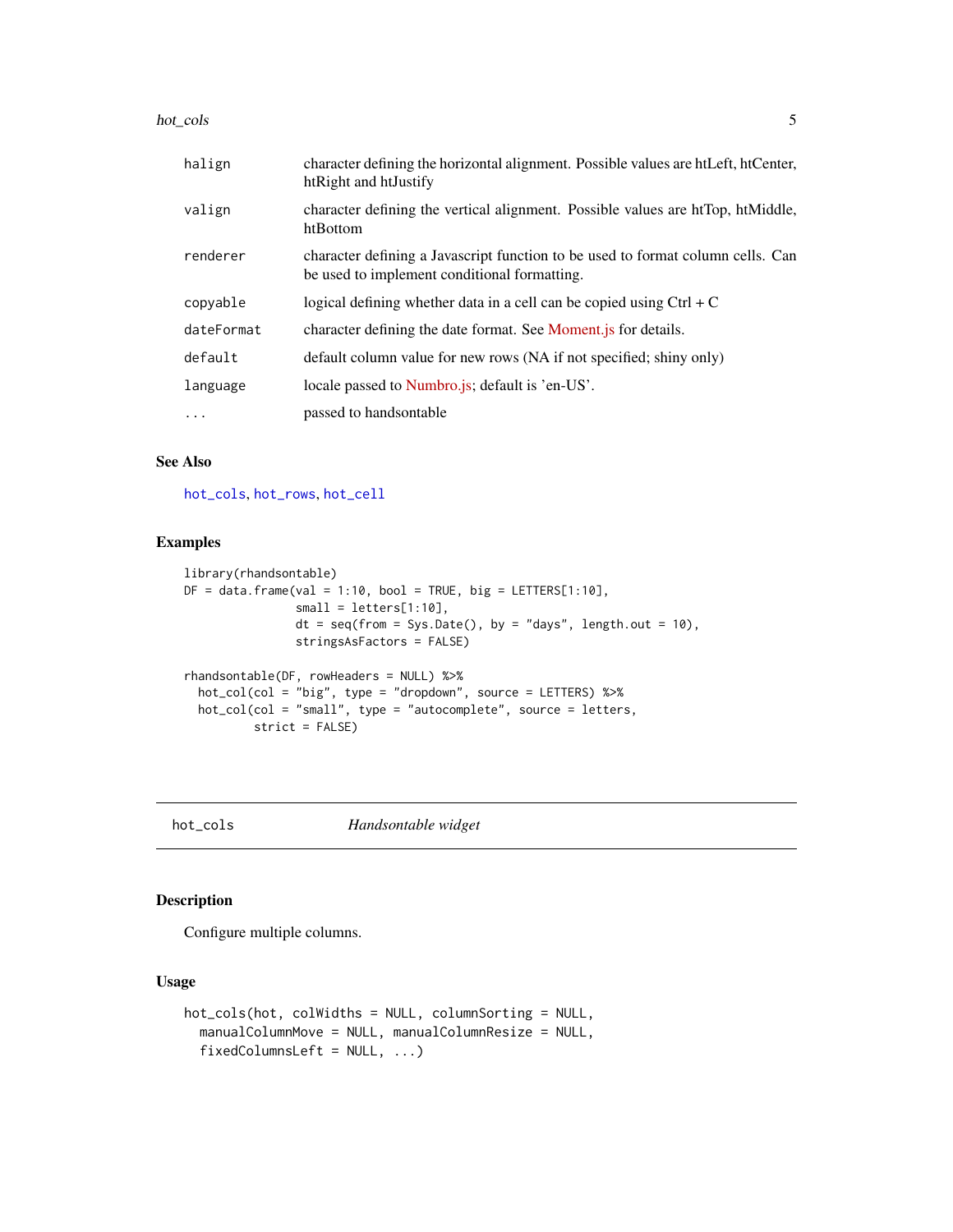## <span id="page-5-0"></span>Arguments

| hot                | rhandsontable object                                                                                                                                                                       |  |
|--------------------|--------------------------------------------------------------------------------------------------------------------------------------------------------------------------------------------|--|
| colWidths          | a scalar or numeric vector of column widths                                                                                                                                                |  |
| columnSorting      | logical enabling row sorting. Sorting only alters the table presentation and the<br>original dataset row order is maintained. The sorting will be done when a user<br>click on column name |  |
| manualColumnMove   |                                                                                                                                                                                            |  |
|                    | logical enabling column drag-and-drop reordering                                                                                                                                           |  |
| manualColumnResize |                                                                                                                                                                                            |  |
|                    | logical enabline column width resizing                                                                                                                                                     |  |
| fixedColumnsLeft   |                                                                                                                                                                                            |  |
|                    | a scalar indicating the number of columns to freeze on the left                                                                                                                            |  |
| $\ddotsc$          | passed to hot col                                                                                                                                                                          |  |
|                    |                                                                                                                                                                                            |  |

## See Also

[hot\\_col](#page-3-1), [hot\\_rows](#page-8-1), [hot\\_cell](#page-2-1)

#### Examples

```
library(rhandsontable)
DF = data. frame(val = 1:10, bool = TRUE, big = LETTERS[1:10],
               small = letters[1:10],dt = seq(from = Sys.Date(), by = "days", length.out = 10),stringsAsFactors = FALSE)
rhandsontable(DF) %>%
  hot_cols(columnSorting = TRUE)
```
hot\_context\_menu *Handsontable widget*

## Description

Configure the options for the right-click context menu

```
hot_context_menu(hot, allowRowEdit = TRUE, allowColEdit = TRUE,
  allowReadOnly = FALSE, allowComments = FALSE,
  allowCustomBorders = FALSE, customOpts = NULL, ...)
```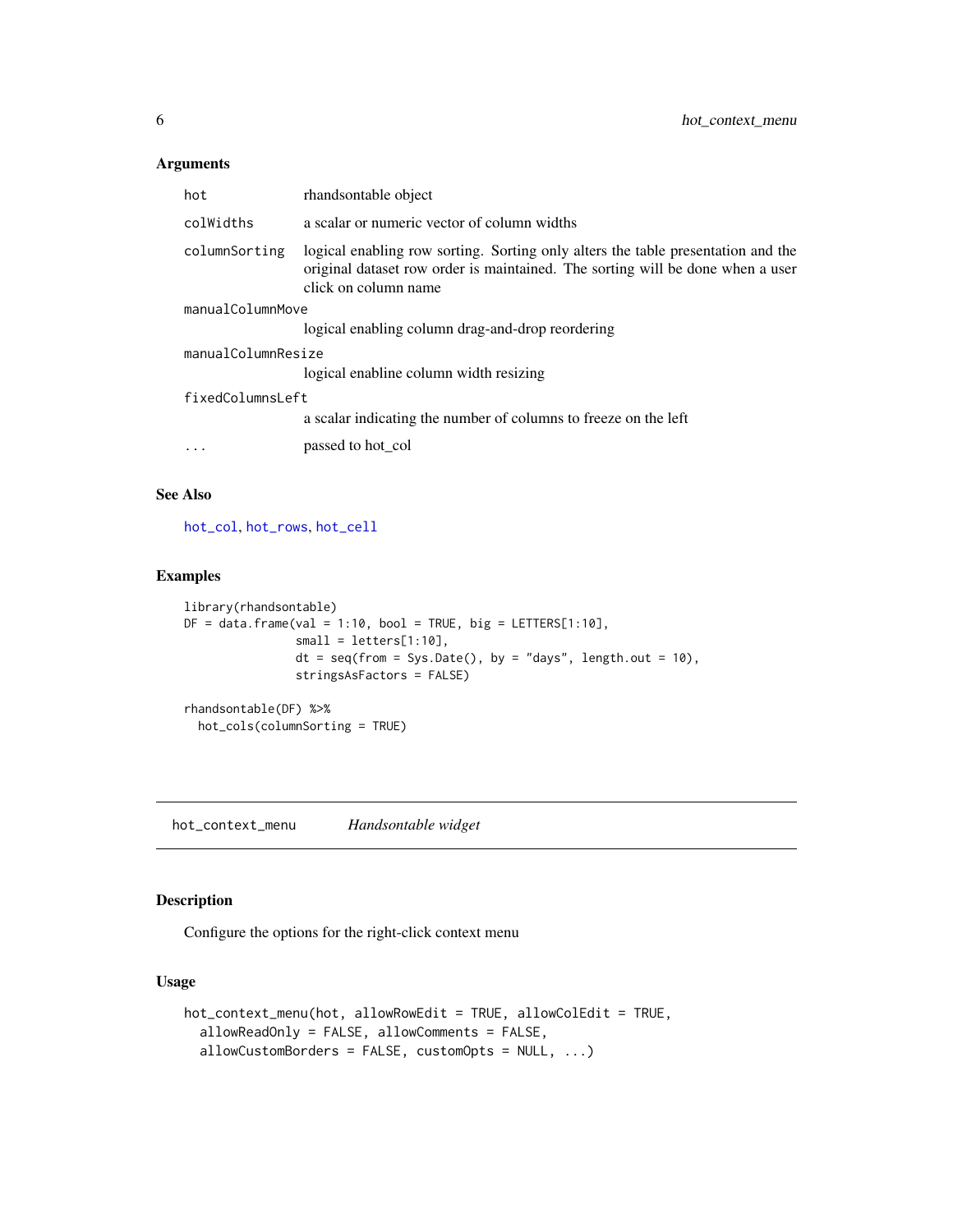## <span id="page-6-0"></span>hot\_heatmap 7

## Arguments

| hot                | rhandsontable object                                                                                                                                                         |
|--------------------|------------------------------------------------------------------------------------------------------------------------------------------------------------------------------|
| allowRowEdit       | logical enabling row editing                                                                                                                                                 |
| allowColEdit       | logical enabling column editing. Note that Handsontable does not support col-<br>umn add/remove when column types are defined (i.e. useTypes $==$ TRUE in<br>rhandsontable). |
| allowReadOnly      | logical enabling read-only toggle                                                                                                                                            |
| allowComments      | logical enabling comments                                                                                                                                                    |
| allowCustomBorders |                                                                                                                                                                              |
|                    | logical enabling custom borders                                                                                                                                              |
| custom0pts         | list                                                                                                                                                                         |
| $\ddotsc$          | ignored                                                                                                                                                                      |

## Examples

```
library(rhandsontable)
DF = data. frame(val = 1:10, bool = TRUE, big = LETTERS[1:10],
                small = letters[1:10],dt = seq(from = Sys.Date(), by = "days", length.out = 10),
                stringsAsFactors = FALSE)
rhandsontable(DF) %>%
  hot_context_menu(allowRowEdit = FALSE, allowColEdit = FALSE)
```
hot\_heatmap *Handsontable widget*

## Description

Add heatmap to table.

#### Usage

```
hot_heatmap(hot, cols, color_scale = c("#ED6D47", "#17F556"),
 renderer = NULL)
```
## Arguments

| hot         | rhandsontable object                                                                                                                       |
|-------------|--------------------------------------------------------------------------------------------------------------------------------------------|
| cols        | numeric vector of columns to include in the heatmap. If missing all columns are<br>used.                                                   |
| color_scale | character vector that includes the lower and upper colors                                                                                  |
| renderer    | character defining a Javascript function to be used to determine the cell colors.<br>If missing, rhandsontable:::renderer_heatmap is used. |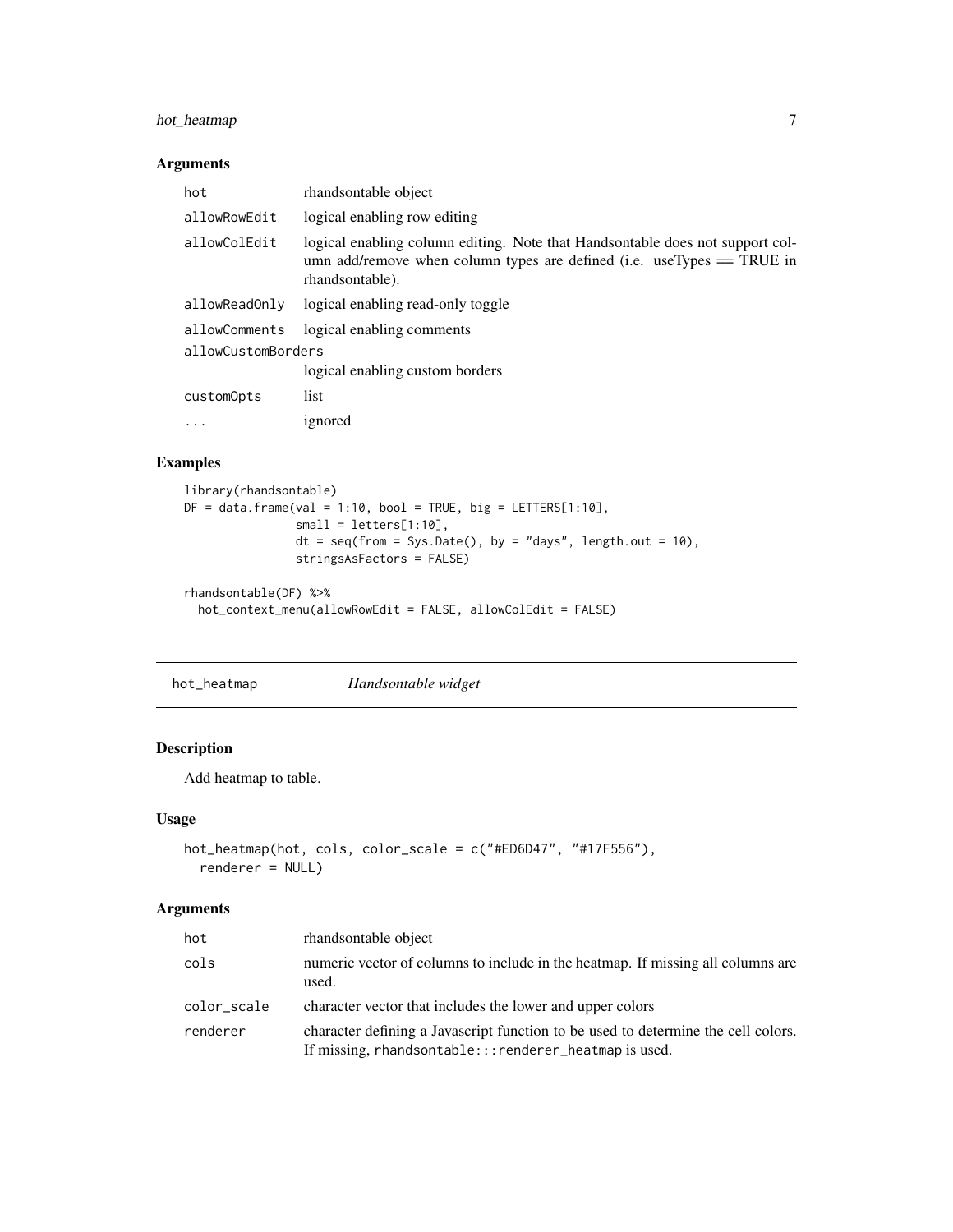## Examples

```
MAT = matrix(rnorm(50), nrow = 10, dimnames = list(LETTERS[1:10],
             letters[1:5]))
rhandsontable(MAT) %>%
 hot_heatmap()
```
<span id="page-7-1"></span>hot\_row *Handsontable widget*

## Description

Configure properties of all cells in a given row(s). Note that hot\_row is not to be confused with [hot\\_rows](#page-8-1). See [Handsontable.js](http://handsontable.com) for details.

## Usage

hot\_row(hot, row, readOnly = NULL)

## Arguments

| hot      | rhandsontable object                |
|----------|-------------------------------------|
| row      | numeric vector of row indexes       |
| readOnly | logical making the row(s) read-only |

## See Also

[hot\\_cols](#page-4-1), [hot\\_cell](#page-2-1), [hot\\_rows](#page-8-1)

## Examples

```
library(rhandsontable)
MAT = matrix(rnorm(50), nrow = 10, dimnames = list(LETTERS[1:10],
             letters[1:5]))
rhandsontable(MAT, width = 300, height = 150) %>%
  hot_{row}(c(1,3:5), readOnly = TRUE)
```
<span id="page-7-0"></span>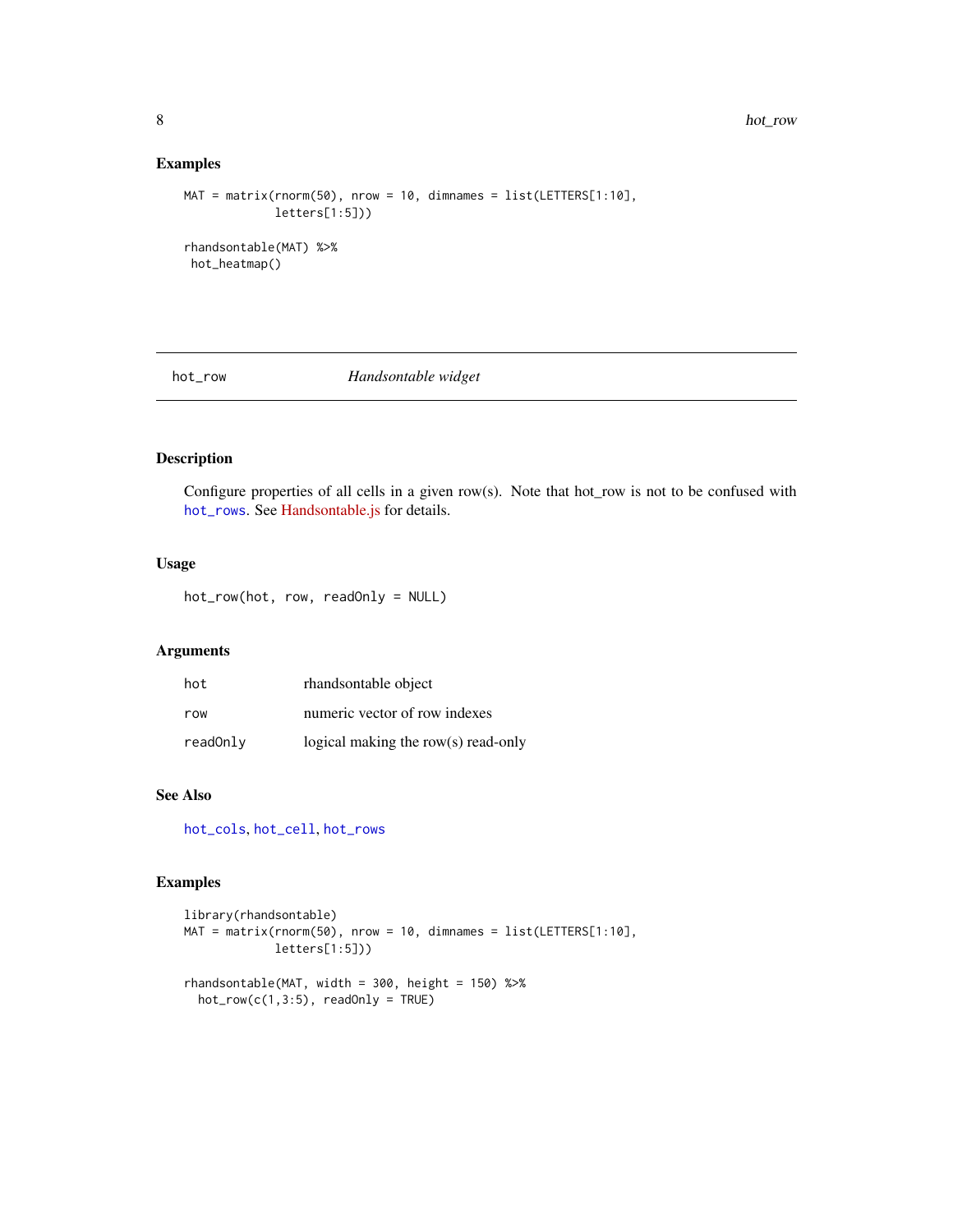<span id="page-8-1"></span><span id="page-8-0"></span>

#### Description

Configure row settings that pertain to the entire table. Note that hot\_rows is not to be confused with [hot\\_row](#page-7-1). See [Handsontable.js](http://handsontable.com) for details.

## Usage

hot\_rows(hot, rowHeights = NULL, fixedRowsTop = NULL)

#### Arguments

| hot          | rhandsontable object                                        |
|--------------|-------------------------------------------------------------|
| rowHeights   | a scalar or numeric vector of row heights                   |
| fixedRowsTop | a scaler indicating the number of rows to freeze on the top |

#### See Also

[hot\\_cols](#page-4-1), [hot\\_cell](#page-2-1)

#### Examples

```
library(rhandsontable)
MAT = matrix(rnorm(50), nrow = 10, dimnames = list(LETTERS[1:10],
             letters[1:5]))
rhandsontable(MAT, width = 300, height = 150) %>%
```

```
hot_cols(colWidths = 100, fixedColumnsLeft = 1) %>%
hot_rows(rowHeights = 50, fixedRowsTop = 1)
```
<span id="page-8-2"></span>hot\_table *Handsontable widget*

#### Description

Configure table. See [Handsontable.js](http://handsontable.com) for details.

```
hot_table(hot, contextMenu = TRUE, stretchH = "none",
  customBorders = NULL, highlightRow = NULL, highlightCol = NULL,
  enableComments = FALSE, overflow = NULL, rowHeaderWidth = NULL,
  ...)
```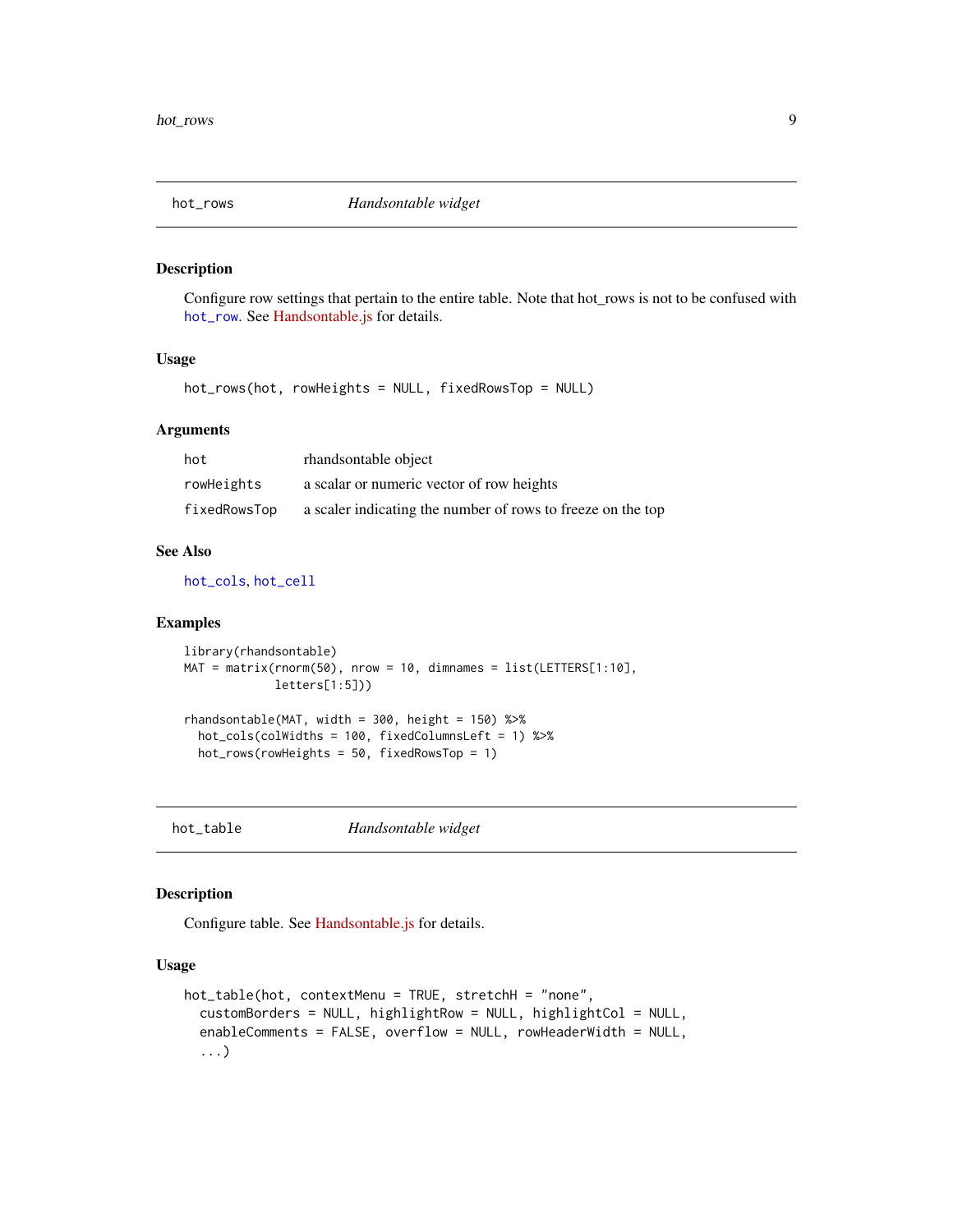## Arguments

| hot            | rhandsontable object                                                                           |
|----------------|------------------------------------------------------------------------------------------------|
| contextMenu    | logical enabling the right-click menu                                                          |
| stretchH       | character describing column stretching. Options are 'all', 'right', and 'none'                 |
| customBorders  | json object                                                                                    |
| highlightRow   | logical enabling row highlighting for the selected cell                                        |
| highlightCol   | logical enabling column highlighting for the selected cell                                     |
| enableComments | logical enabling comments in the table                                                         |
| overflow       | character setting the css overflow behavior. Options are auto (default), hidden<br>and visible |
| rowHeaderWidth | numeric width (in px) for the rowHeader column                                                 |
| $\ddotsc$      | passed to Handsontable is constructor                                                          |

## See Also

[rhandsontable](#page-12-1)

## Examples

```
library(rhandsontable)
DF = data. frame(val = 1:10, bool = TRUE, big = LETTERS[1:10],
               small = letters[1:10],dt = seq(from = Sys.Date(), by = "days", length.out = 10),stringsAsFactors = FALSE)
rhandsontable(DF) %>%
hot_table(highlightCol = TRUE, highlightRow = TRUE)
```
<span id="page-9-1"></span>hot\_to\_r *Handsontable widget*

## Description

Convert handsontable data to R object. Can be used in a shiny app to convert the input json to an R dataset.

#### Usage

 $hot_to_r(...)$ 

## Arguments

... passed to rhandsontable:::toR

## See Also

[rHandsontableOutput](#page-13-1)

<span id="page-9-0"></span>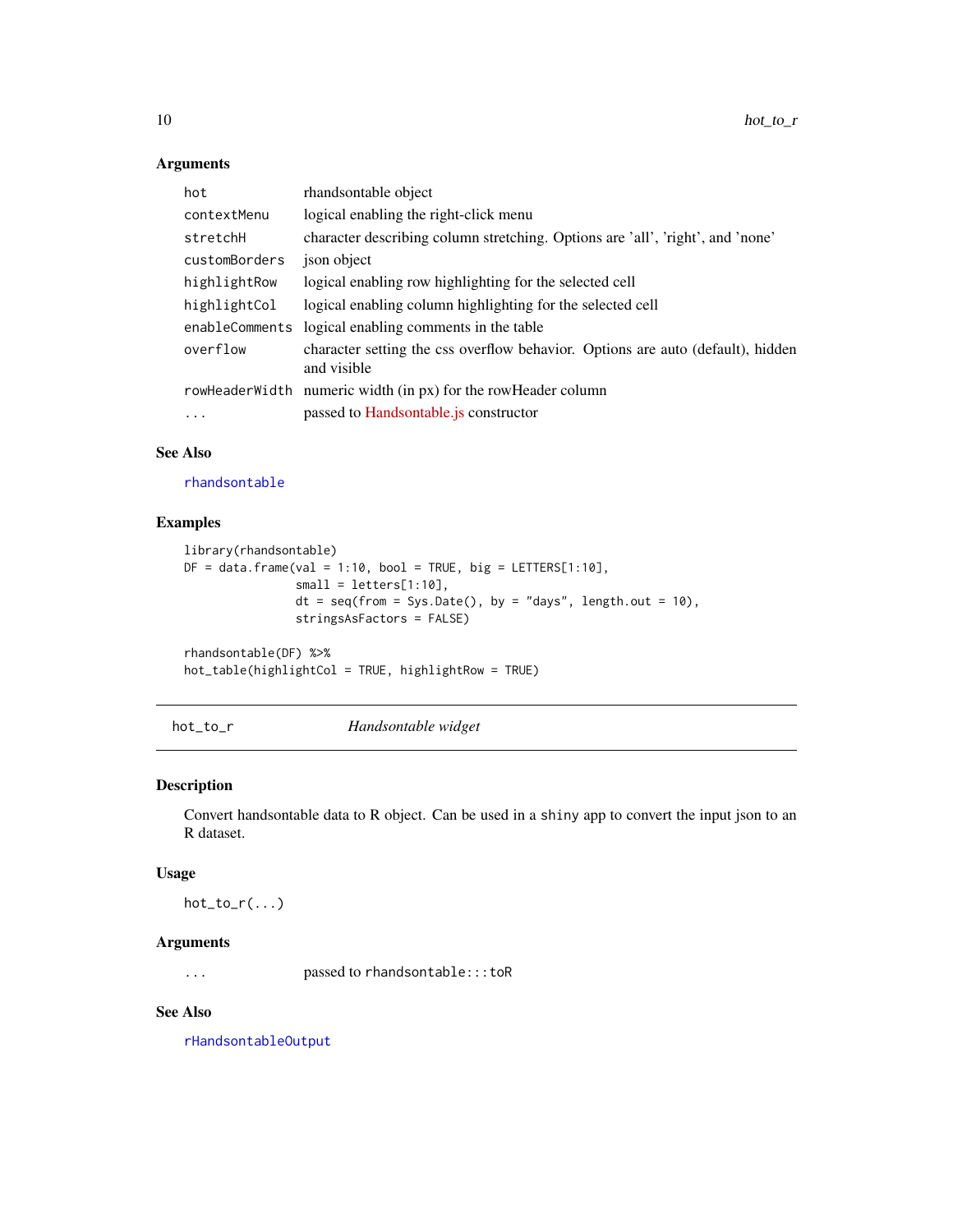<span id="page-10-2"></span><span id="page-10-0"></span>hot\_validate\_character

*Handsontable widget*

## Description

Add numeric validation to a column

#### Usage

```
hot_validate_character(hot, cols, choices, allowInvalid = FALSE)
```
## Arguments

| hot          | rhandsontable object                                                                               |
|--------------|----------------------------------------------------------------------------------------------------|
| cols         | vector of column names or indices                                                                  |
| choices      | a vector of acceptable numeric choices. It will be evaluated after min and max<br>if specified.    |
| allowInvalid | logical specifying whether invalid data will be accepted. Invalid data cells will<br>be color red. |

## See Also

[hot\\_validate\\_numeric](#page-10-1)

## Examples

```
library(rhandsontable)
DF = data. frame(val = 1:10, bool = TRUE, big = LETTERS[1:10],
                small = letters[1:10],
                dt = seq(from = Sys.Date(), by = "days", length.out = 10),stringsAsFactors = FALSE)
rhandsontable(DF) %>%
  hot_validate_character(col = "big", choices = LETTERS[1:10])
```
<span id="page-10-1"></span>hot\_validate\_numeric *Handsontable widget*

## Description

Add numeric validation to a column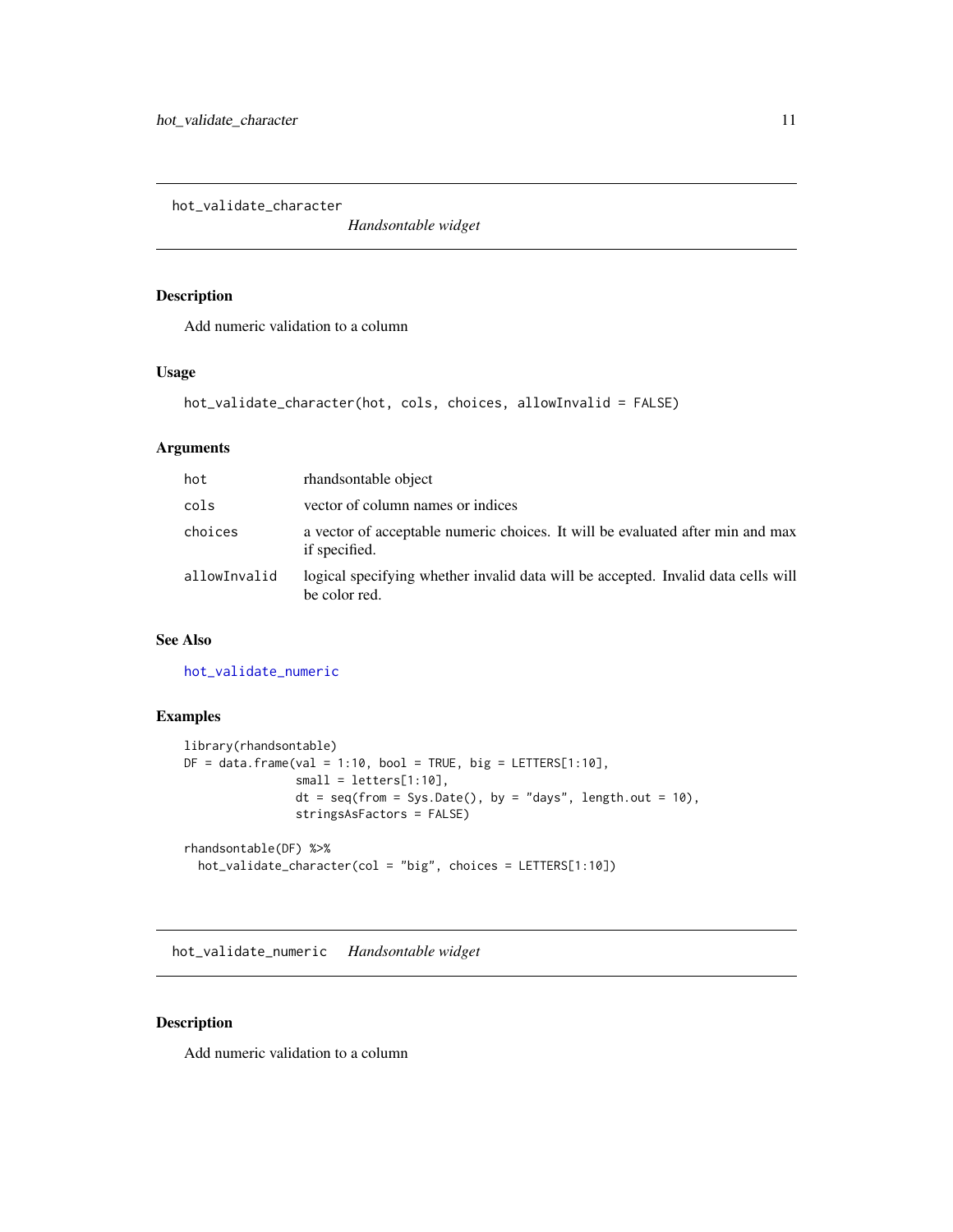#### <span id="page-11-0"></span>Usage

```
hot_validate_numeric(hot, cols, min = NULL, max = NULL,
  choices = NULL, exclude = NULL, allowInvalid = FALSE)
```
## Arguments

| hot          | rhandsontable object                                                                               |
|--------------|----------------------------------------------------------------------------------------------------|
| cols         | vector of column names or indices                                                                  |
| min          | minimum value to accept                                                                            |
| max          | maximum value to accept                                                                            |
| choices      | a vector of acceptable numeric choices. It will be evaluated after min and max<br>if specified.    |
| exclude      | a vector of unacceptable numeric values                                                            |
| allowInvalid | logical specifying whether invalid data will be accepted. Invalid data cells will<br>be color red. |

## See Also

[hot\\_validate\\_character](#page-10-2)

## Examples

```
library(rhandsontable)
MAT = matrix(rnorm(50), nrow = 10, dimnames = list(LETTERS[1:10],letters[1:5]))
rhandsontable(MAT * 10) %>%
  hot_validate_numeric(col = 1, min = -50, max = 50, exclude = 40)
rhandsontable(MAT * 10) %>%
  hot_validate_numeric(col = 1, choices = c(10, 20, 40))
```
<span id="page-11-1"></span>renderRHandsontable *Handsontable widget*

## Description

Shiny bindings for rhandsontable

```
renderRHandsontable(expr, env = parent.frame(), quoted = FALSE)
```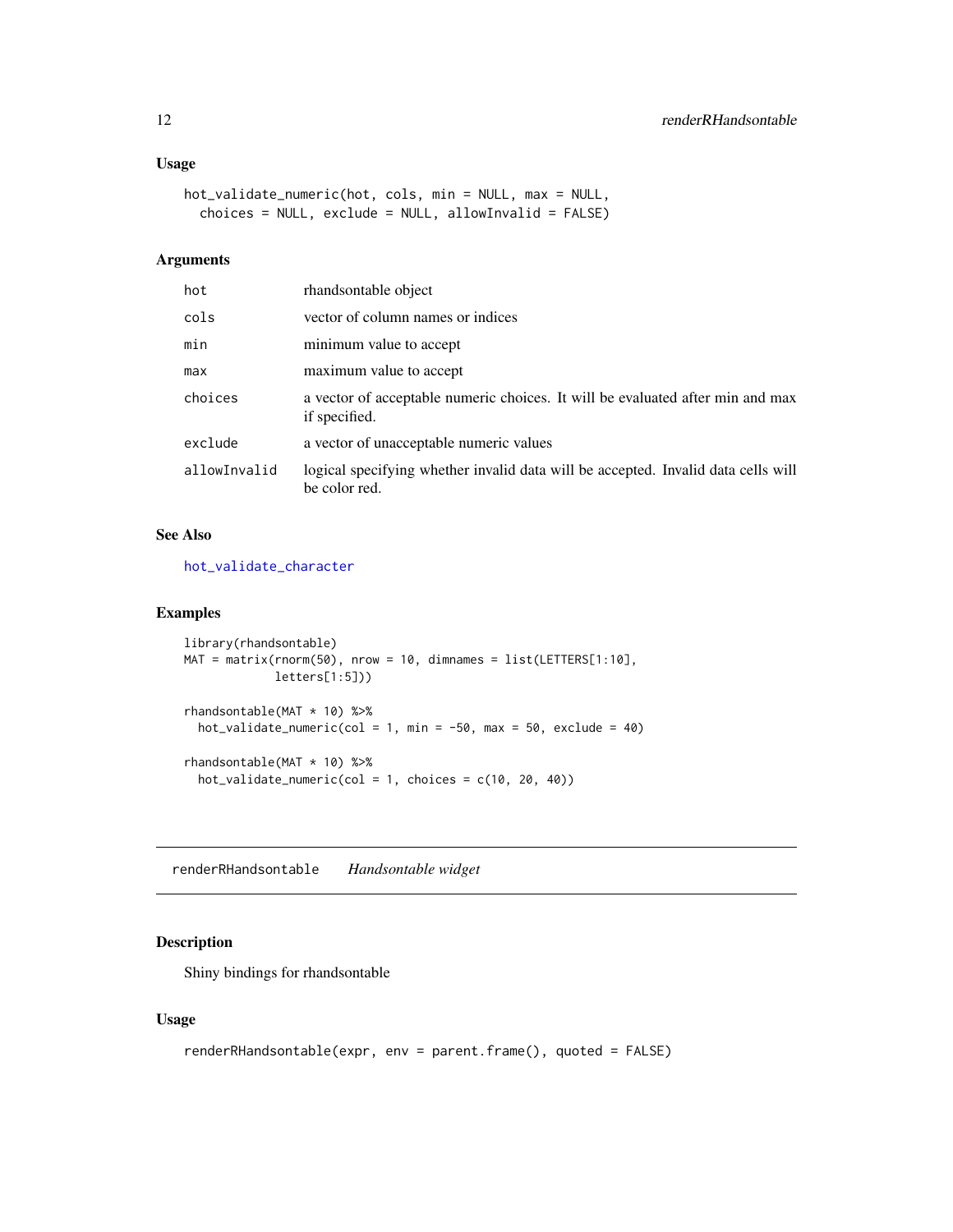## <span id="page-12-0"></span>rhandsontable 13

## Arguments

| expr   | an expression that generates an rhandsontable.                                                                           |
|--------|--------------------------------------------------------------------------------------------------------------------------|
| env    | the environment in which to evaluate expr.                                                                               |
| quoted | is expr a quoted expression (with $\text{quote}()$ )? This is useful if you want to save<br>an expression in a variable. |

## See Also

[rHandsontableOutput](#page-13-1), [hot\\_to\\_r](#page-9-1)

<span id="page-12-1"></span>

| rhandsontable | Handsontable widget |  |
|---------------|---------------------|--|
|---------------|---------------------|--|

## Description

Create a [Handsontable.js](http://handsontable.com) widget.

## Usage

```
rhandsontable(data, colHeaders, rowHeaders, comments = NULL,
 useTypes = TRUE, readOnly = NULL, selectCallback = FALSE,
 width = NULL, height = NULL, digits = 4, debug = NULL,
 search = FALSE, ...)
```
## Arguments

| data       | a data.table, data.frame or matrix                                                                                                                                                                                                   |
|------------|--------------------------------------------------------------------------------------------------------------------------------------------------------------------------------------------------------------------------------------|
| colHeaders | a vector of column names. If missing colnames will be used. Setting to NULL<br>will omit.                                                                                                                                            |
| rowHeaders | a vector of row names. If missing rownames will be used. Setting to NULL will<br>omit.                                                                                                                                               |
| comments   | matrix or data.frame of comments; NA values are ignored                                                                                                                                                                              |
| useTypes   | logical specifying whether column classes should be mapped to equivalent Javascript<br>types. Note that Handsontable does not support column add/remove when col-<br>umn types are defined (i.e. useTypes == TRUE in rhandsontable). |
| readOnly   | logical specifying whether the table is editable                                                                                                                                                                                     |
|            | selectCallback logical enabling the afterSelect event to return data. This can be used with shiny<br>to tie updates to a selected table cell.                                                                                        |
| width      | numeric table width                                                                                                                                                                                                                  |
| height     | numeric table height                                                                                                                                                                                                                 |
| digits     | numeric passed to jsonlite:: to JSON                                                                                                                                                                                                 |
| debug      | numeric Javascript log level                                                                                                                                                                                                         |
| search     | logical specifying if the data can be searched (see file:///home/jonathan/<br>Documents/git/rhandsontable/docs/index.html#customizing and Shiny<br>example in inst/examples/rhandsontable_search)                                    |
|            | passed to hot_table and to the params property of the widget                                                                                                                                                                         |
|            |                                                                                                                                                                                                                                      |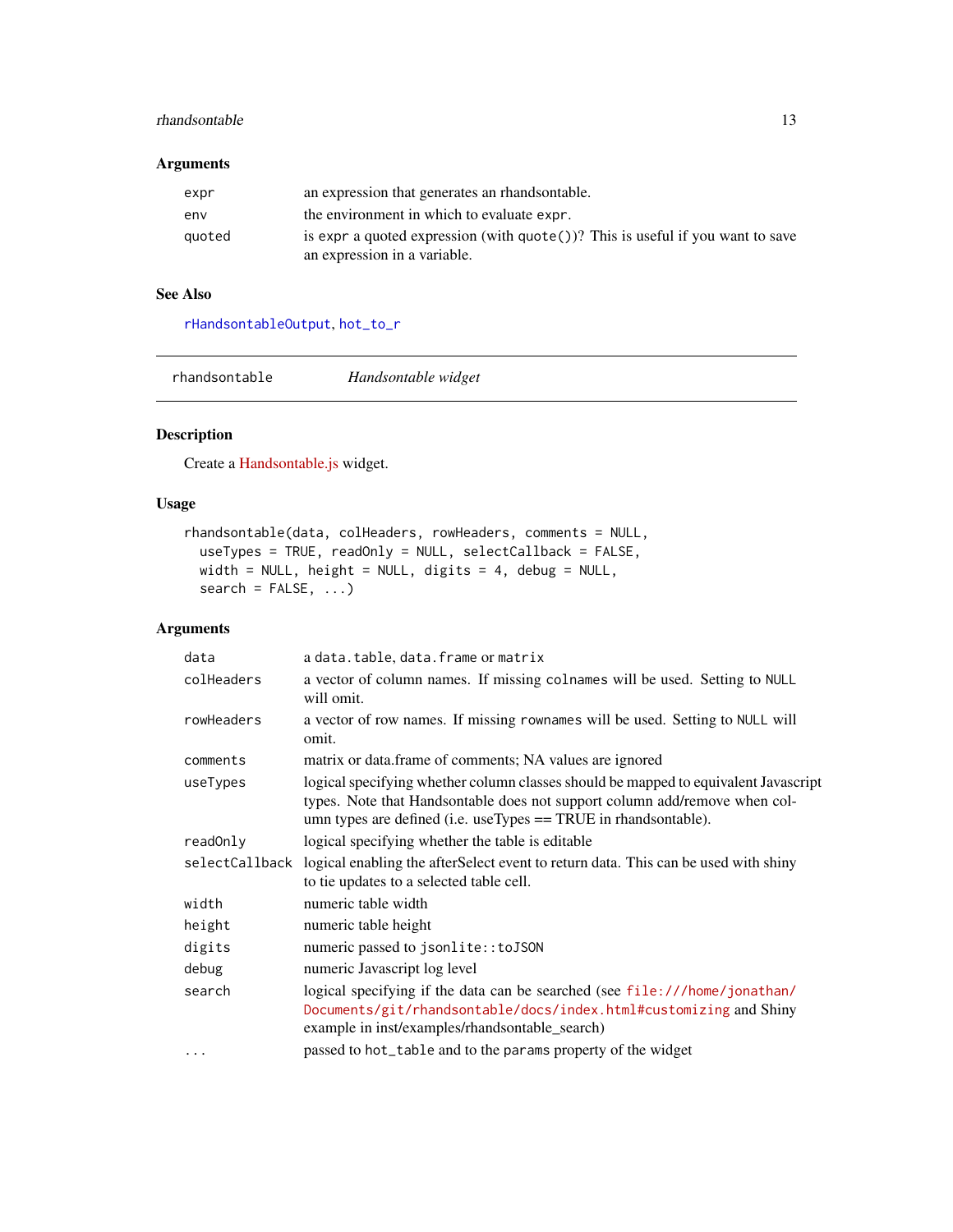#### <span id="page-13-0"></span>Details

For full documentation on the package, visit <http://jrowen.github.io/rhandsontable/>

#### See Also

[hot\\_table](#page-8-2), [hot\\_cols](#page-4-1), [hot\\_rows](#page-8-1), [hot\\_cell](#page-2-1)

#### Examples

```
library(rhandsontable)
DF = data. frame(val = 1:10, bool = TRUE, big = LETTERS[1:10],
                small = letters[1:10],dt = seq(from = Sys.Date(), by = "days", length.out = 10),stringsAsFactors = FALSE)
rhandsontable(DF, rowHeaders = NULL)
```
rhandsontable-exports *rhandsontable exported operators*

#### Description

The following functions are imported and then re-exported from the rhandsontable package to enable use of the magrittr pipe operator with no additional library calls

<span id="page-13-1"></span>rHandsontableOutput *Handsontable widget*

#### Description

Shiny bindings for rhandsontable

#### Usage

```
rHandsontableOutput(outputId, width = "100%", height = "100%")
```
#### Arguments

| outputId      | output variable to read from                                                                                 |
|---------------|--------------------------------------------------------------------------------------------------------------|
| width. height | must be a valid CSS unit in pixels or a number, which will be coerced to a string<br>and have "px" appended. |

## See Also

[renderRHandsontable](#page-11-1)